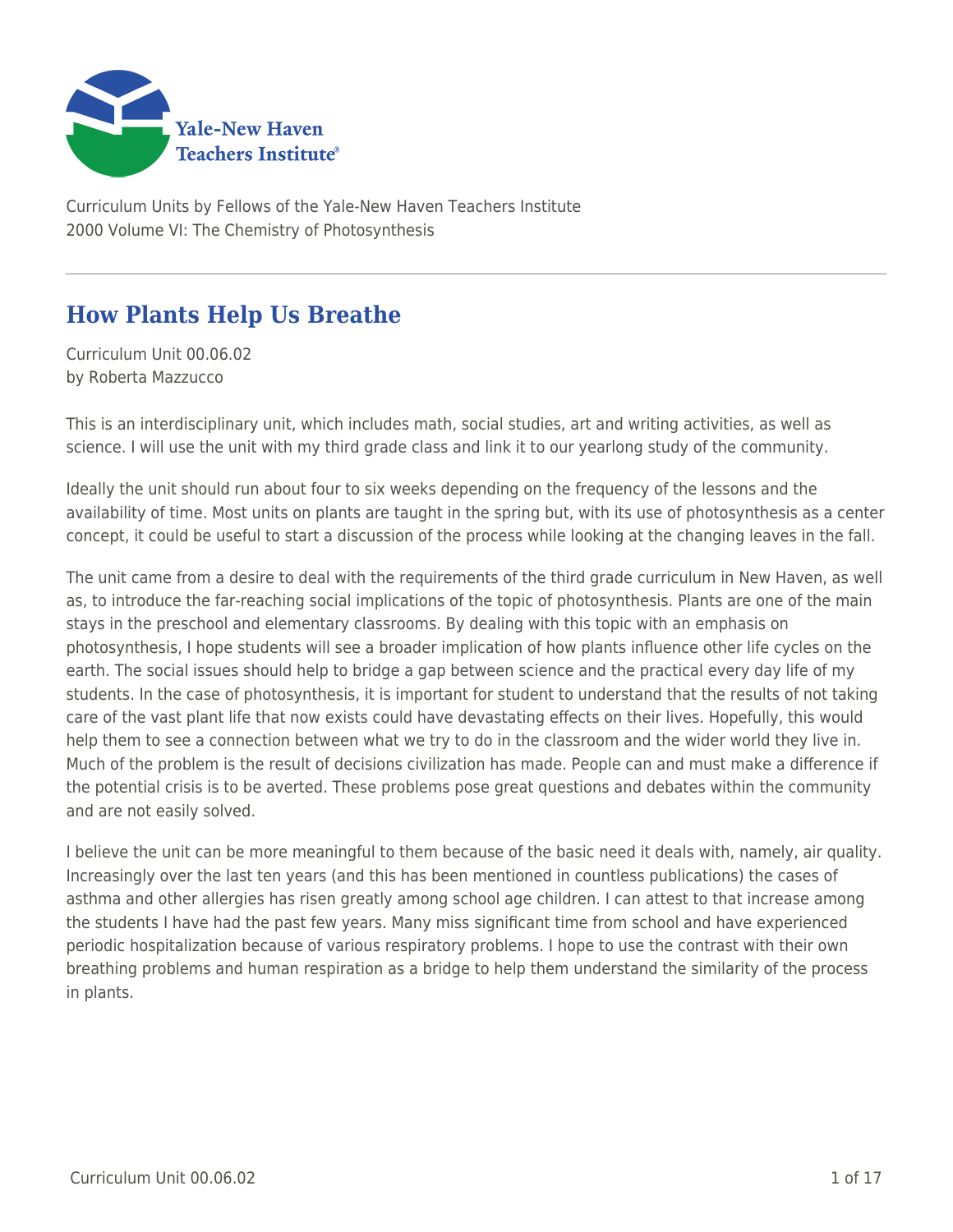# **Unit Objectives**

Students will:

- 1.Explain how humans breathe.
- 2.Identify the basic parts of a plant roots, stem, leaves, and flower.
- 3.Explain what the basic plant parts do.
- 4.Compare and contrast the breathing of plants and humans.
- 5.Explain how plants produce food (photosynthesis).
- 6.Predict what happens when plants do not have light, water, or air.
- 7.Predict what would happen if there were not enough plants in the environment.
- 8.Identify ways to help improve air quality and improve the environment.

## **Introducing the Unit**

Before actually beginning the unit I would like to take a moment to talk about the science journal. It is an excellent way to tie writing into the unit and also makes students sharpen their powers of observation. The structure of the journal that is proposed requires the students to keep track of class demonstrations and experiments using the scientific method as an organizing tool. A few years ago I was introduced to this learning tool when I was part of a language and vocabulary project that the bilingual classes in our school were piloting. Even though our students were English speaking many of the teachers in our school saw the project as one that would benefit our students. Within each science journal entry there is an opportunity for the students to broaden their vocabulary and use new terminology while doing activities they enjoy. The journal not only familiarizes the students with the scientific method but also helps to build a foundation for participation in the citywide science fair. Making this a permanent part of the science curriculum will reap benefits beyond the scope of this unit. Every child is to have a science journal and if they aren't familiar with the scientific method they should be introduced to that as they do the first experiments. All demonstrations and experiments should be entered in their journal during the unit. See Lesson Plan #1 in Appendix for more details.

In beginning the unit, there are two main teaching objectives. First, to get the children interested in the topic, and second, to begin with a familiar or relevant experience from their own lives, which they can relate to. In this unit, the process of human respiration is the starting place. Again, I would begin with a question: What do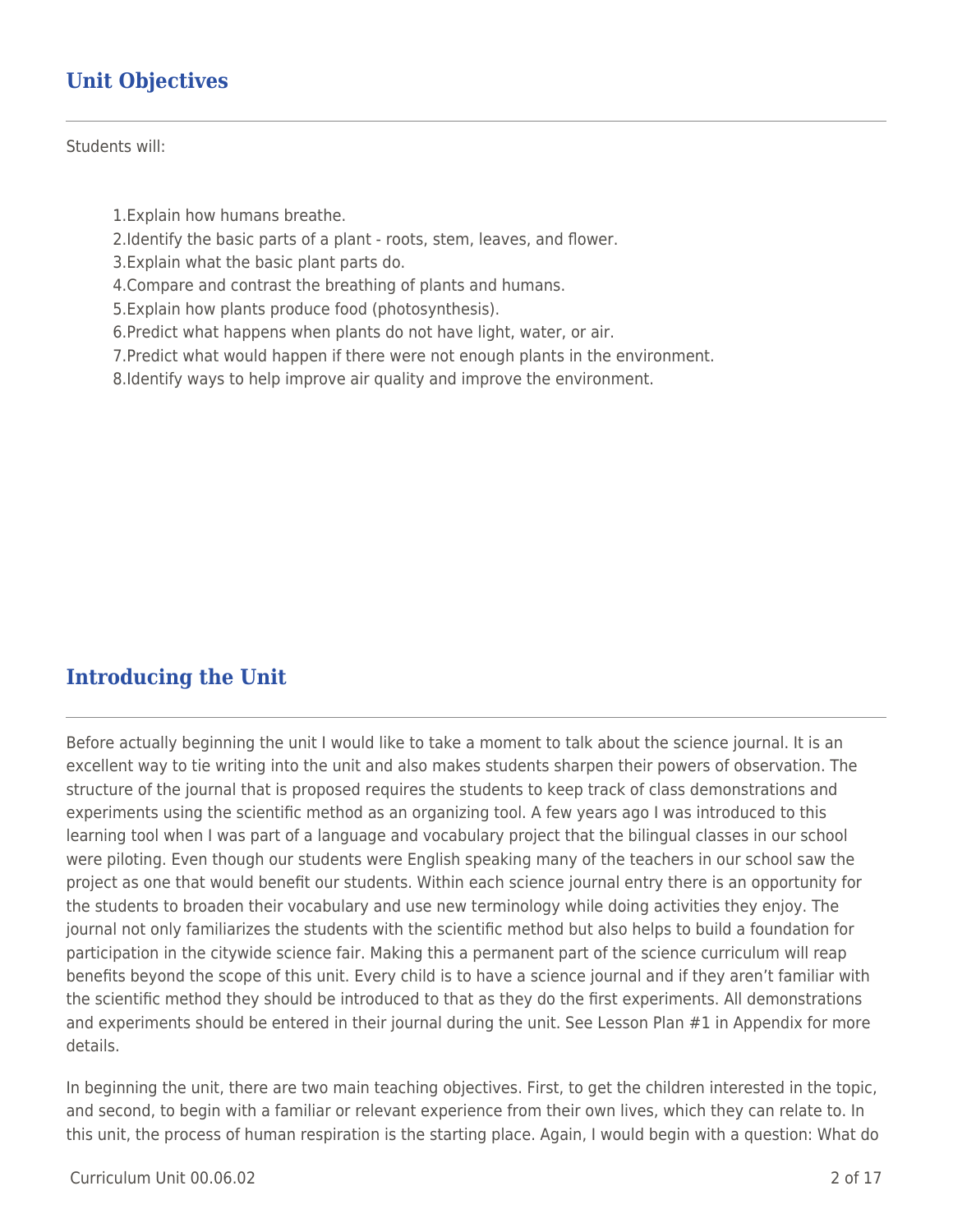all humans and animals need to live? Children will readily mention food and water, and inevitably mention air. At this point the children would be asked to do a simple demonstration.

Breathing is an involuntary activity that we do automatically. What would happen if we try to consciously alter the rate at which we breathe? If we ask the children to breathe very rapidly and deeply they should very quickly feel a bit dizzy and their breathing will slow down. What happens is that we are building up the amount of oxygen in our blood while the amount of carbon dioxide was falling. Soon our brain sends out signals that we have enough oxygen and our breathing automatically slows. If they then do the opposite and try to refrain from breathing no matter how long they are successful they will soon be forced to breathe because the air in their lungs must be released and fresh air brought in.

The first experiment is going to have each child do three main breathing activities: How fast do they breathe when they are inactive? How fast do they breathe after exercising? And, how long can they hold their breathe? (See Appendix A, Experiment #1) 1

Coming from this first activity the children should understand that breathing is important to all human beings and animals. It is so much a part of us that we cannot control it and it is something we must do.

Since we know that we need to breathe just what happens when we breathe? What is the process? The teaching objective here is to have the children understand the breathing process in humans so we can compare it to the process in plants.

### **Human Respiration**

#### **How do our lungs help us breathe?**

There are a number of books listed in the bibliography that have excellent illustrations. Teachers might also consider use of a purchased or homemade chart of the process of respiration.

All human beings need air to survive. Actually, we need oxygen contained in the air. While food is also a necessity, we can survive for days without it. Without air, however, we would quickly die. During the process we call respiration we breathe in air into our lungs. When we release or exhale, carbon dioxide and water vapor are released. The oxygen we take in helps to oxidize or "burn food." Plants are the corner stone of this process. All living things depend upon food synthesized from raw materials in the leaves of green plants. Plants depend on their parts to help produce this food.

Humans and animals breathe through their lungs. As we breathe in air passes through the nasal passages above the mouth where it is warmed and filtered. The air then moves through the voice box or larynx where two tubes are found. One channels food into the stomach and the other called the windpipe goes into the lungs. When we eat or drink a flap of tissue covers the windpipe so we do not swallow food into our lungs. From there the windpipe divides into two tubes called bronchi. At the end of each bronchus tube is one of our two lungs. Within the lungs are a series of progressively smaller branches of tubes. At the end of the tiniest tube is a tiny air sac. These sacs swell like tiny balloons when we breathe air into our lungs. Surrounding these sacs are many capillaries. Oxygen breathed into the sacs pass through the sacs' thin walls into the capillaries. Carbon dioxide and water vapor in the capillaries pass the opposite way into the air sacs. Children should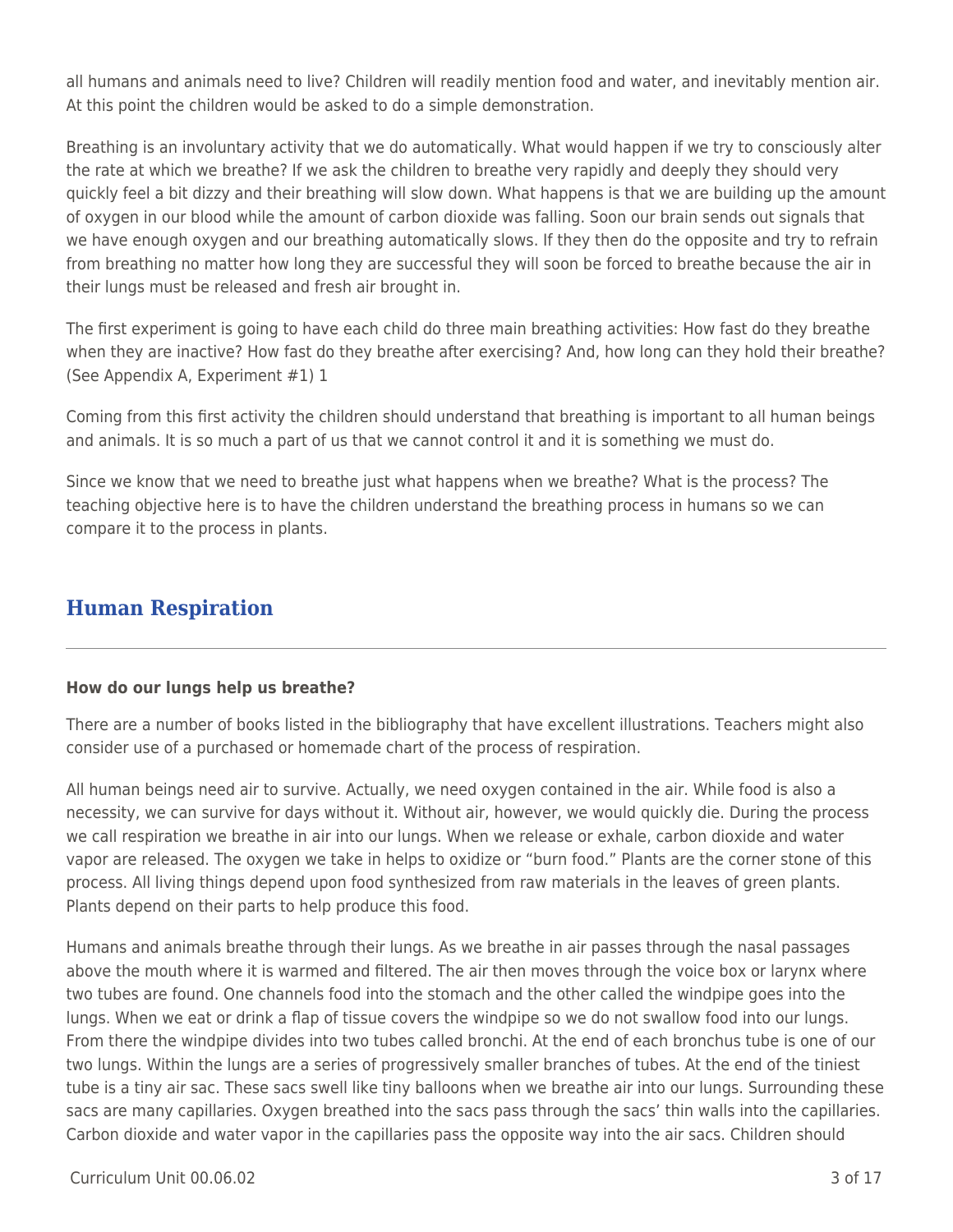remember oxygen in, carbon dioxide out.2

There are a couple of experiments that should be done here. First, we want to show that people do exhale carbon dioxide. It can be simply done by utilizing Experiment # 2 in Appendix A.3 The limewater in the experiment reacts with carbon dioxide and turns milky white and, thereby, shows the presence of carbon dioxide. Experiment #3 in Appendix A4 demonstrates that humans exhale water vapor. Children will breathe on a mirror and the mirror will fog showing the visible water vapor.

## **The Earth's Atmosphere**

#### **What is air and where does it come from?**

Many children when talking about the air would simultaneously mention oxygen and air as the same thing. Our next discussion of the air should help to clear this up. At this point we have established that all humans and animals breathe. When we take in air what part or parts are we using and what are we exhaling? Is air the same as oxygen?

An ocean of air surrounds the earth. The air we breathe is a mixture of several different gases. The three most important that are needed for survival are oxygen, nitrogen, and carbon dioxide. We breathe in oxygen that combines with sugars in our body cells and releases heat energy. Students may believe that the air is pure oxygen. While we can breathe pure oxygen for short periods of time, too much pure oxygen is poisonous to our system and we would die.

Oxygen makes up about 21% of the air, and nitrogen 78%. There is really only a small amount of carbon dioxide in the air – about 3/100 of 1%. There are less than 1% of other gases such as argon, krypton, helium, neon, radon, and xenon. All the gases get mixed by the wind and are covering cover the earth in a five to six mile deep layer. Of course this mixture of gases is not all we breathe. There are other substances in the air like pollens, dust, smoke, salt particles, water vapor, chemicals, spores, bacteria and viruses.5

Billions of years ago when the earth was first developing the air around the earth was made up of gases that evaporated from water that seeped out of the soil and escaped from the hot lava that came from beneath the earth's crust. The first atmosphere that the earth had would not have been able to sustain life, as we know it. When the first living organisms appeared in the water there was still no oxygen in the air. When the first plants appeared they changed the air by using up carbon dioxide and giving off oxygen. Over the subsequent years the atmosphere as we know it developed.6

Doing Experiment #47 in Appendix A will demonstrate to the class that air is composed of more than one gas. In this experiment the oxygen combines with the steel wool to make rust. Water comes in to replace the air but the tube will still have air in it. Most of the oxygen has been removed so what is in the air that remains? There must be gases that do not react with the wool. Therefore there is more than oxygen in the air.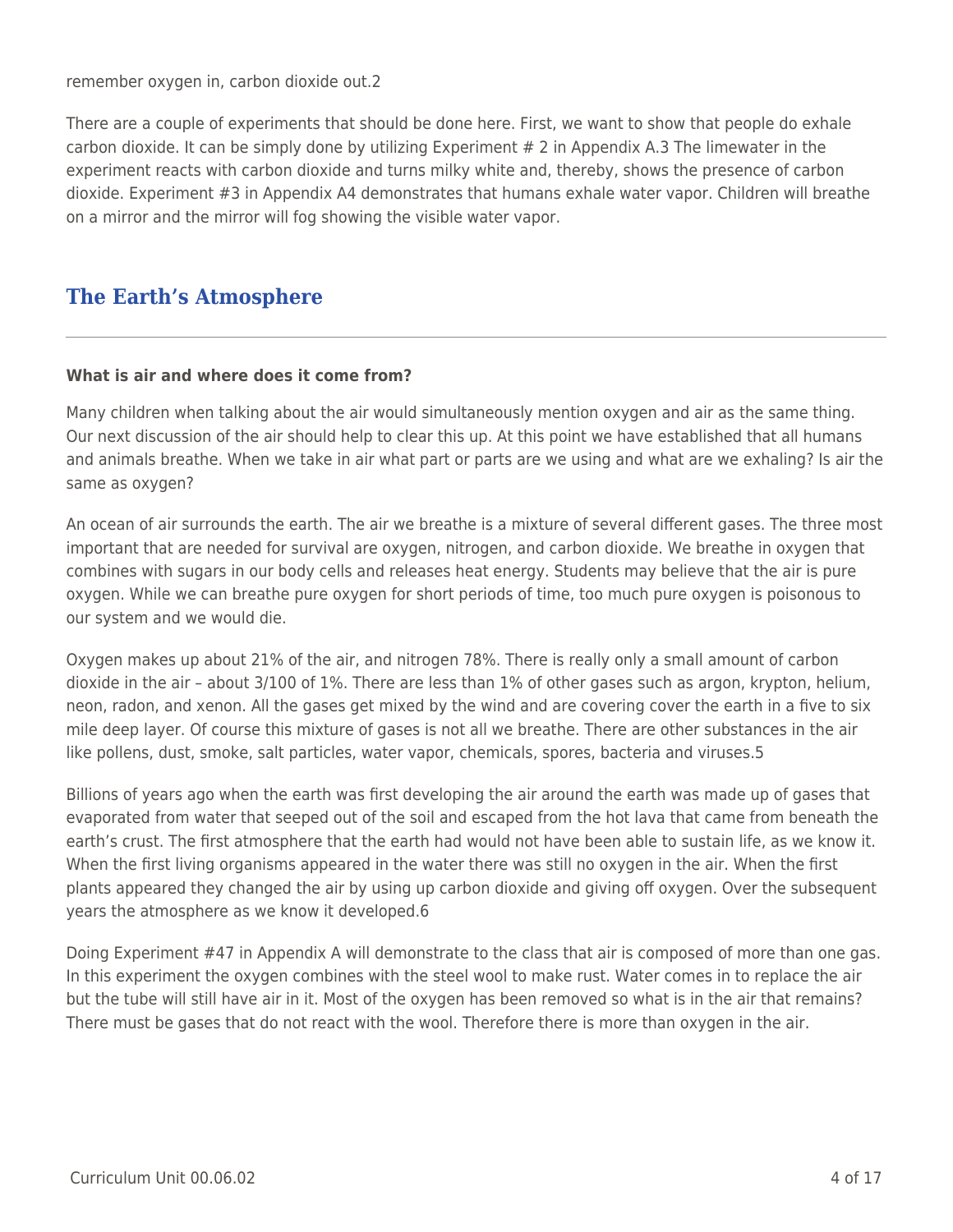### **Plant Anatomy**

At this point, the unit has covered human respiration, air and its components. We have also gone over the basic gas exchange that happens when we breathe. We are now ready to turn to plants. My third grade students would invariably have studied plants in some way perhaps in preschool and/or in previous grades. As we turn the unit in the direction of plants, I would probably begin with a review of the basic parts of a plant and their functions. One way I might do this depending on my timeframe is to take my class to the library media center to research plant parts. In that case, I might give them a copy of a plant drawing and a list of the parts and have them look them up, label the picture, and write the function of the parts. You could also do this with tree parts and then compare and contrast parts of trees and parts of plants. I have not included in my list the parts of a flower but that can also be included depending on what the objectives are. As the unit moves on and we begin to talk about how plants breathe, the children might research the parts of a leaf. As a learning technique, this type of activity will usually result in the children retaining the subject matter longer and with better understanding than if they are given the diagrams already labeled.

#### **What are the basic parts of a plant?**

Roots: One of the basic functions of roots is to help anchor the plant into the ground. It is also through the roots that the plant absorbs water from the soil. The roots are also a storage place for food that the plant needs to store for those times when it cannot produce its own food.

Stems: These parts function like arteries carrying water from the roots throughout the plant. Minerals in the water are deposited in the leaves. When water reaches the leaves some of it evaporates into the air.

Leaves: Inside leaf cells are green-pigmented chemicals, chlorophyll. Chlorophyll enables a plant to combine carbon dioxide into a simple sugar. The energy to do this comes from sunlight that is absorbed by the chlorophyll. The process called photosynthesis literally means, "to put together with light."

From the sugar the plants make starch that they store throughout the plant. With compounds from the soil and soil bacteria, plants can manufacture vitamins and proteins.8

The size of plants leaves is a good indicator of how quickly water will evaporate from it. Broad leaf plants like maple will evaporate water quicker than other smaller leafed plants. Desert plants usually have thick, round leaves which reduce the surface and thereby the evaporation rate. They also have a waxy covering, which inhibits evaporation (see Appendix A, Experiment #5). 9

### **Photosynthesis**

So far we have talked in general terms about the breathing process of animals and humans. Now the aim is to talk about the breathing process in plants. We now want to get more specific about what happens during the breathing process of plants. The teaching point here is for students to see the reciprocity between the two life forms. We will begin with animals and then spend more time on what the exchange of gases is like in plants; this should lead into a direct discussion of photosynthesis.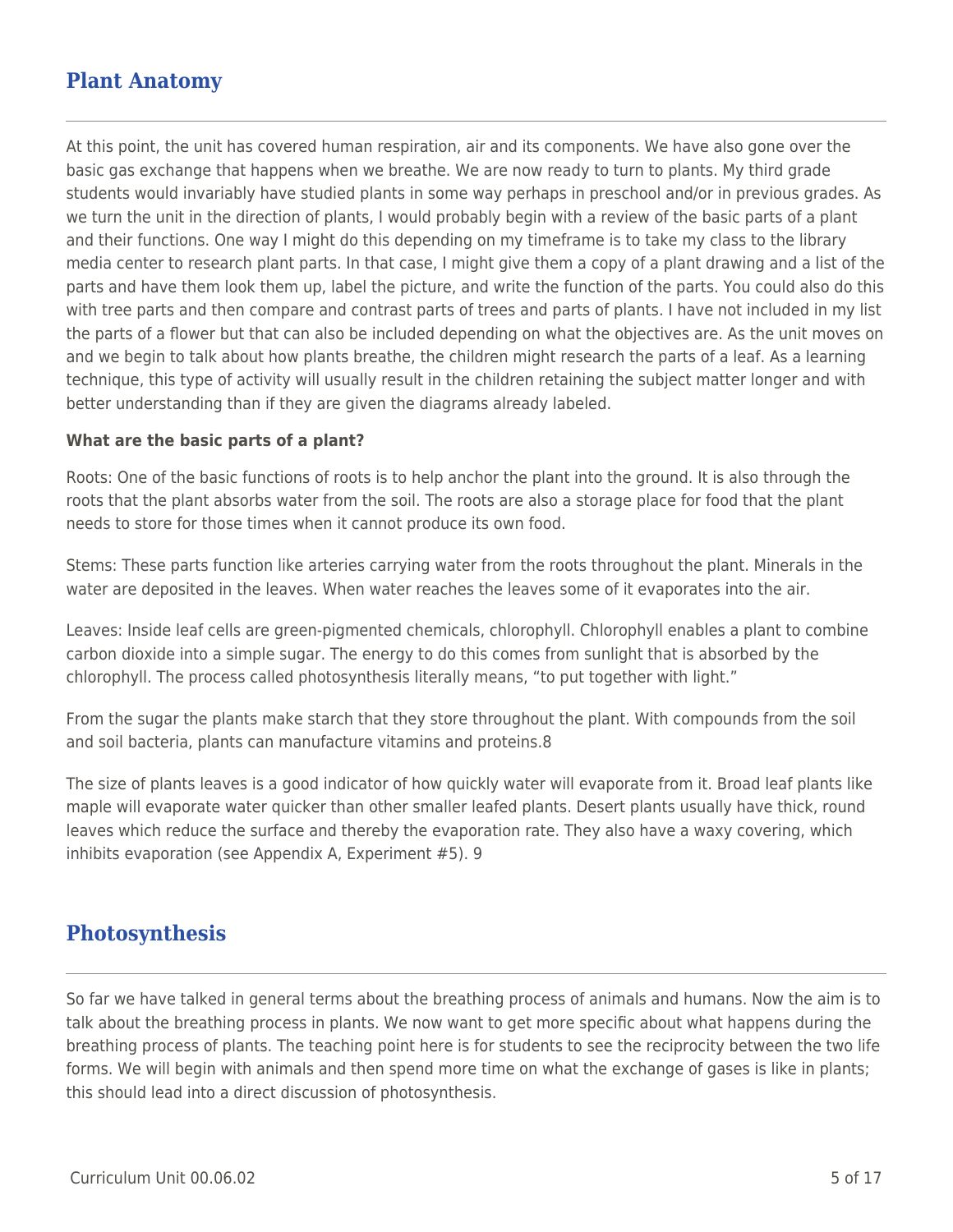#### **How do plants breathe?**

Essentially the leaves on a plant act much like lungs. Thousands of microscopic openings called stomata are located largely, but not exclusively on the underside of leaves. Each stomata is surrounded by special cells, which regulate the size of the opening. Water in the leaf evaporates into the air (transpiration)(see Appendix A, Experiment #6). 10 The stomata play an important part in a plants' survival. In dry spells and at night the stomata can close and keep the plant from losing moisture. Experiment #711 in Appendix A will allow students to see why the stomata are likened to lungs on a plant. In the procedure, a few leaves on a plant are covered with Vaseline. After leaving the plant for a couple of days, the leaves will begin to wilt and die. Oxygen is not being released and carbon dioxide is not entering the problem so the leaves' system is backing up.

The word photosynthesis means, "putting together with light." Plants do this when they use carbon dioxide, water, and sunlight to produce the food they need to survive (see Appendix A, Experiment #8). 12 Photosynthesis takes place mainly in a plant's leaves. Because leaves are so thin no plant cell is very far from the surface. When the sunlight hits the leaves the leaf absorbs the light. Cells in leaves contain chloroplasts that contain a green pigment called chlorophyll. This material gives leaves their green color. When light is absorbed the electrons in the chlorophyll become so filled with energy that they break out of their molecule. Every chlorophyll molecule that loses an electron is incomplete. The only way it can be complete is to take an electron from a water molecule. When an electron is taken away from a water molecule the molecule splits into hydrogen and oxygen. The oxygen returns back into the air where animals and humans breathe it. The hydrogen is used to make glucose a simple form of sugar. The released electron is used to make ATP (adenosine triphosphate). ATP is used by all living things to store, carry, and transfer energy. It has three phosphorus atoms bonded together. When energy is needed the last bond is broken and ATP becomes ADP. In this process, light energy becomes chemical energy that the cells in the plant can use. Carbon dioxide comes into the plant when the stomata are open. It provides the oxygen and hydrogen atoms needed to make glucose. The glucose is made through a series of reactions that are driven by the energy released from the ATP molecule. When the ATP molecules lose their energy they become ADP (adenosine diphosphate). The ATP can be reenergized if the ADP can pick up more energy and reform its bonds. They return to be reenergized. Glucose is used by the plant to make cellulose and fats. The Glucose that is not used is stored as starch. This is the basic food used by plants. Most important to human beings and other life on earth is that in this process of photosynthesis, plants use less than they produce. That left over is returned to the atmosphere. Therefore the plants and trees around us help to balance the gases in our air by using up carbon dioxide and making oxygen. In the case of plants, the opposite of humans and animals is true - carbon dioxide in, oxygen out.13

### **Ecosystems**

Before we begin talking about the social issues involved with photosynthesis it would be helpful here to explain to students that the earth is considered a closed system. The earth is referred to as a closed eco system because all of the materials we need for life are here. We get no new infusions of material and so the earth must continually recycle these materials so that life can continue. We have already spoken about one of the cycles the carbon dioxide-oxygen cycle. It might be useful to also mention and illustrate two other important cycles.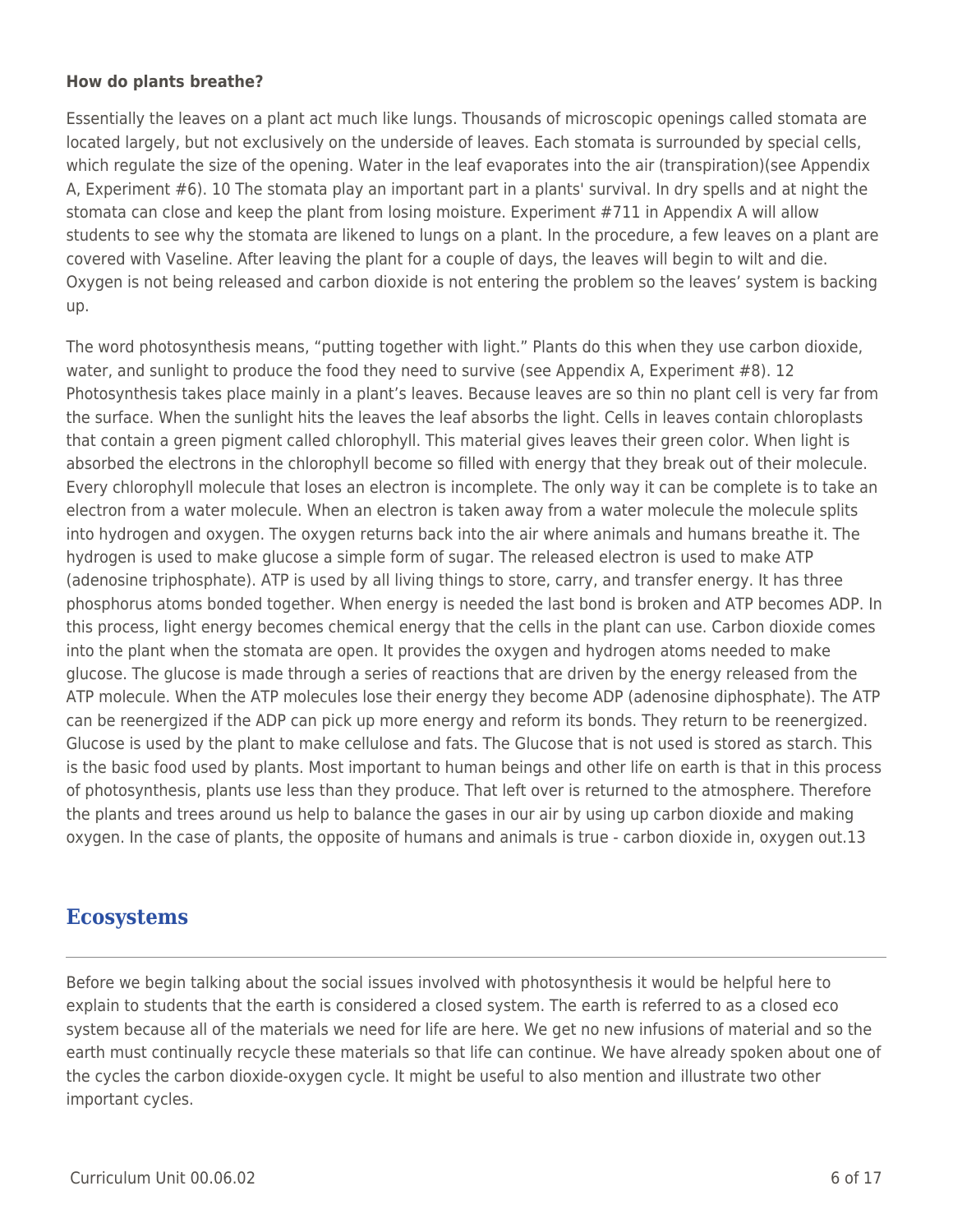### **What is the Nitrogen Cycle?**

Nitrogen is also an important element in a living cell. There is nitrogen in the air but plants and humans cannot use it in the gaseous form. Plants get nitrogen when bacteria attach themselves to the roots of plants. The bacteria combine gaseous nitrogen and hydrogen to make a chemical compound called ammonia. Plants absorb the ammonia. Animals eat plants and get the nitrogen they rely on.14

#### **What is the Water Cycle?**

Water on the earth's surface continually condenses in the sky and falls again as rain, snow or sleet. Living things need water to carry chemicals to cells and remove waste materials from cells. Plants release water through transpiration, a process in which water vapor is given off through leaves and into the air. Animals release water through exhalation, perspiration, and in waste products. This released water goes into the air and becomes part of the water cycle.15

### **Saving the Earth**

Having now seen how the plant and animal life are tied in this reciprocal relationship it makes us aware of the necessity to take care of the earth for future generations and ourselves. As part of our third grade curriculum on communities, we would be studying the rights and responsibilities of the people and the government in helping to prevent possible problems with the ecology of the earth. This, however, is not an easy thing and students need to see that there are two sides to a problem (sometimes more) and that it may not be as easy as they think to change things. In this area, there are many possible projects but for my third grade class I would like them to research one of a group of air pollution sources and gather information about what it is. There are a number of web sites that provide information and are child friendly. Then they will offer two suggestions as to how the problem could be solved.

After they have done this each student will plan out a poster and title illustrating the problem they have chosen (see Lesson Plan #2).

As an addition to this research they will then compose a letter to a local government official stating the problem they are concerned about and requesting that that person do something about it (see Lesson Plan #3).

### **How does pollution affect plants? How Can We Help?**

While we are still able to breathe, there are many days when the pollution levels make it difficult. Chemicals and gases in the air that should not be present cause air pollution. Three main environmental problems that affect plants include: Acid Rain, Global Warming, and Ozone Depletion.

Acid rain begins as normal rain but when it falls through clouds of pollution the rain changes into a weak acid. Water vapor sometimes mixes with the exhaust from cars, and factory smoke stacks as it moves over the land. This combination of nitric oxide and sulfur dioxide dissolves in the clouds. This acid can sometimes be as strong as vinegar (se Appendix A, Experiment #9). 16 This acid is strong enough to damage trees, dissolve marble, and kill fish in ponds and lakes. Small lakes and ponds can be helped temporarily by the addition of baking soda or limestone. The best cure, however, is to control the pollution that is the cause. Acid rain can measure 2.0 or lower on the pH scale.17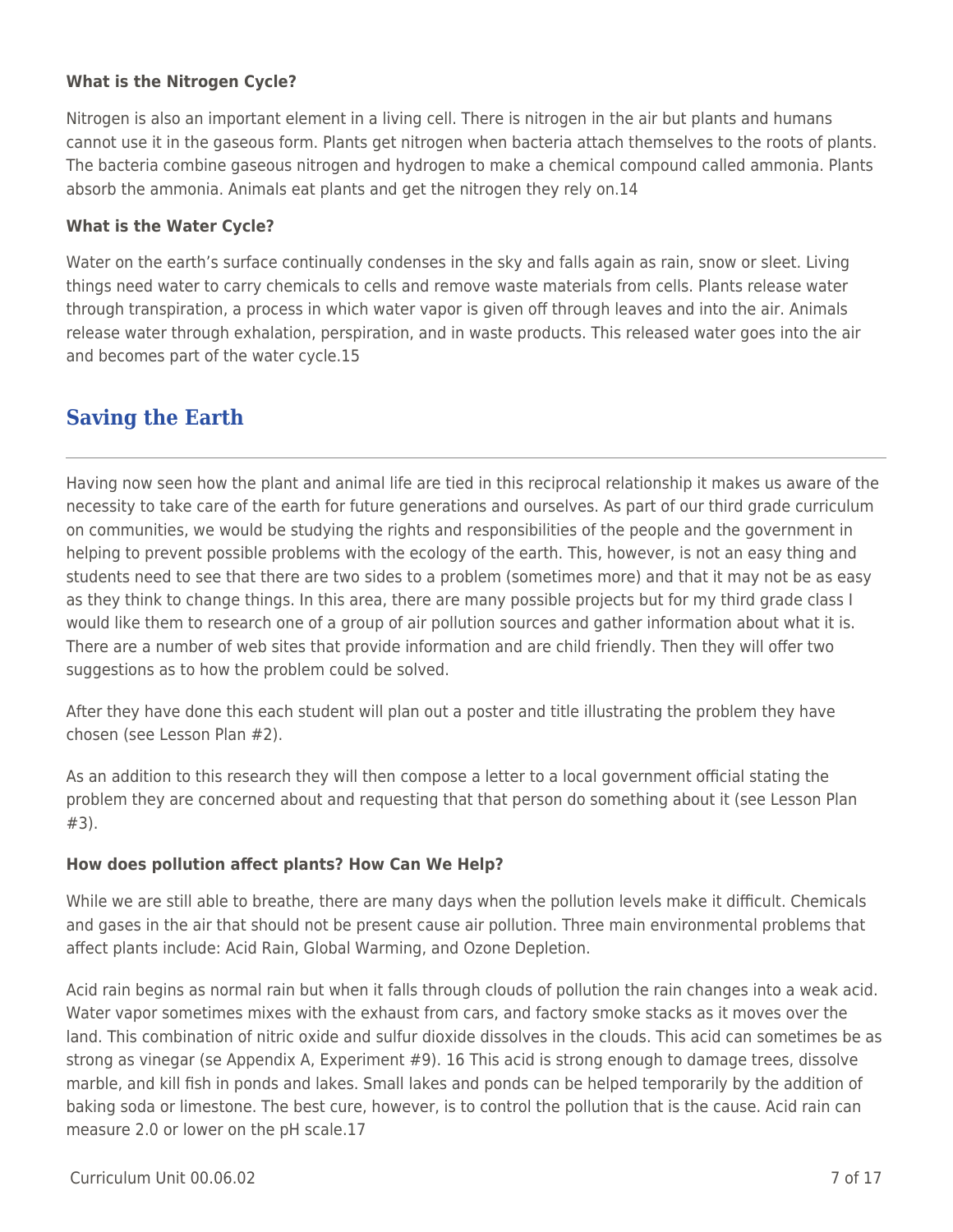Global Warming or the greenhouse affect is connected to the fact that the earth is a closed ecosystem. The temperatures are kept to a certain level so that plant life can thrive. The earth's temperature is partly the result of the stratosphere that traps gases in the troposphere and stratosphere. Too much heat would make the earth warmer and with hotter temperatures the balance of life would begin to erode. The so-called greenhouse gases – carbon dioxide, water vapor, ozone, methane, nitrous oxide, and chlorofluorocarbons trap heat that is reflected off the earth's surface. Nature tries to balance itself, but the things that people do upset it. When people burn wood, coal, and oil, more carbon dioxide is released into the air. The carbon dioxide slows down the movement of heat and acts as an insulator. The result is what would happen if the earth were put inside a closed jar (see Appendix A, Experiment #10). 18 The earth gets increasingly warm from the sun but it cannot cool off. Trees are an important solution to the problem since the trees help to remove carbon out of the air. Saving the rain forests from destruction would help. Some scientists speculate that if the earth's atmosphere rises a few degrees it could have a devastating affect on the planet. Plant life would be negatively impacted and the polar ice caps would begin to melt. People often confuse the issue of global warming with that of the ozone depletion but they are two separate occurrences though both are major environmental problems.19

The ozone is a thin layer of gas that is about 12 miles up in the earth's stratosphere. This gas helps to protect the earth by filtering the sunlight that hits the earth. Without that layer higher than normal levels of the sun's ultraviolet radiation would come down and affect the population. These harmful rays mean more skin cancer, cataracts, and lung problems from increased smog levels. Chemicals like the chlorofluorocarbons in refrigerators and air conditioners harm the ozone layer as they rise into the air. Again people can help if they change their buying habits. Don't purchase foam products that can damage the ozone when they are burned or put in landfills. Use recyclable paper or plastic cups instead of Styrofoam that is also toxic. Refrigerators and freezers should be kept in good running order and if possible limit use of air conditioning or use a fan instead. Scientists measure Ozone depletion by using satellites. The layer is getting thinner, and over places like Antarctica it is completely gone. 20

As a culminating activity the class would make a hypermedia presentation about the need to take care of the earth using a student PowerPoint program.

## **Appendix A - Experiments**

#### **Experiment #1 - Test your Breathing**

Materials: graphic organizer to keep track of data. The chart should have four columns titled: breaths while sitting, breaths after exercising, holding my breath, and holding my breath after deep breaths. There should be a row for students to enter a prediction of what they think they will do in each of the 4 categories.

Clock, or timer with second hand

Procedure: Working with partner students

1. Students will each have a graphic organizer (chart). After explaining each column, the students will write down their prediction of what they will do.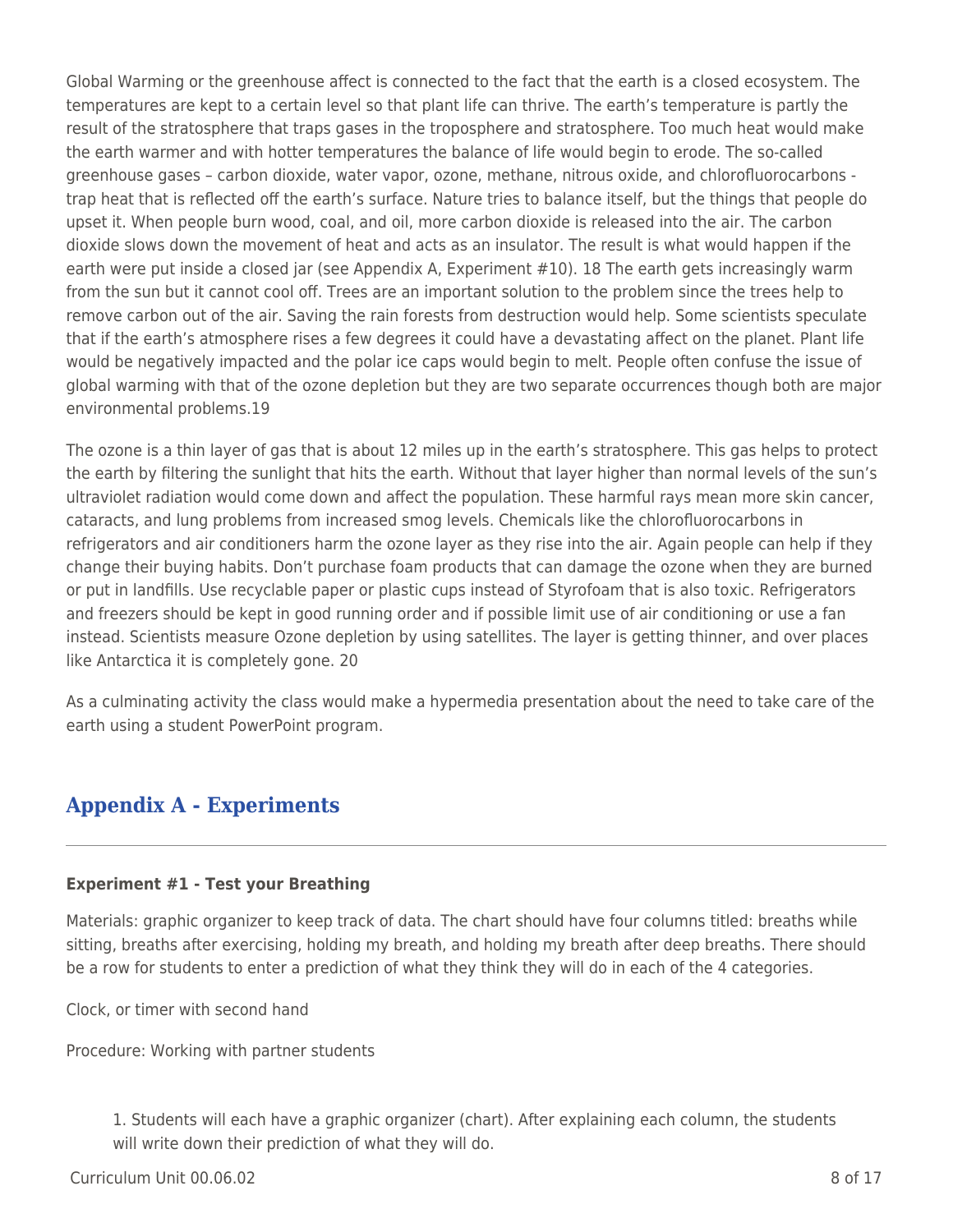2. Student keeps time while the other student sits quietly and counts breaths taken in 1 minute. Record on the chart. Partners exchange places.

3. Student keeps time while partner runs in place for 2 minutes. Then partner counts breaths taken in one minute while student keeps time for 1 minute. Record on the chart. Partners exchange places.

4. One student keeps time while partner holds his breath. Records number on the chart.

5. Student immediately takes 6 deep breaths and then holds his breath again. Record the time on the chart. Partner now does steps 3 and 4. Records data.

Experiment #2 - People Exhale Carbon Dioxide

Materials: limewater, glass, drinking straw

Procedure:

1. Fill the glass half-full with limewater and blow bubbles of air into the water through the straw. After a short time the water will turn milky white. This shows that there is carbon dioxide in the bubbles of air blown into the water.

Experiment #3 - People Exhale Water Vapor

Materials: small mirror

Procedure: Breathe on the mirror to show that you are exhaling water vapor. The water will condense on the mirror leaving a moist haze on the glass.

Experiment #4 - There is more than one gas in the air

Materials: two test tubes, two wide mouth jars or beakers, steel wool

Procedure:

1.Make sure that the steel wool has been rinsed off to remove any rust inhibitors. Put the piece of the steel wool at the bottom of the test tube.

2. Fill a jar with water and invert the test tube upside down into the water without letting any water bubbling into it.

3. Fill the other jar and invert the second empty test tube into the water like the first.

4. Let both tubes stand for a few days. As the oxygen combines with the steel wool to make rust, water will enter the tube to take the place of the oxygen. How much of the steel wool test tube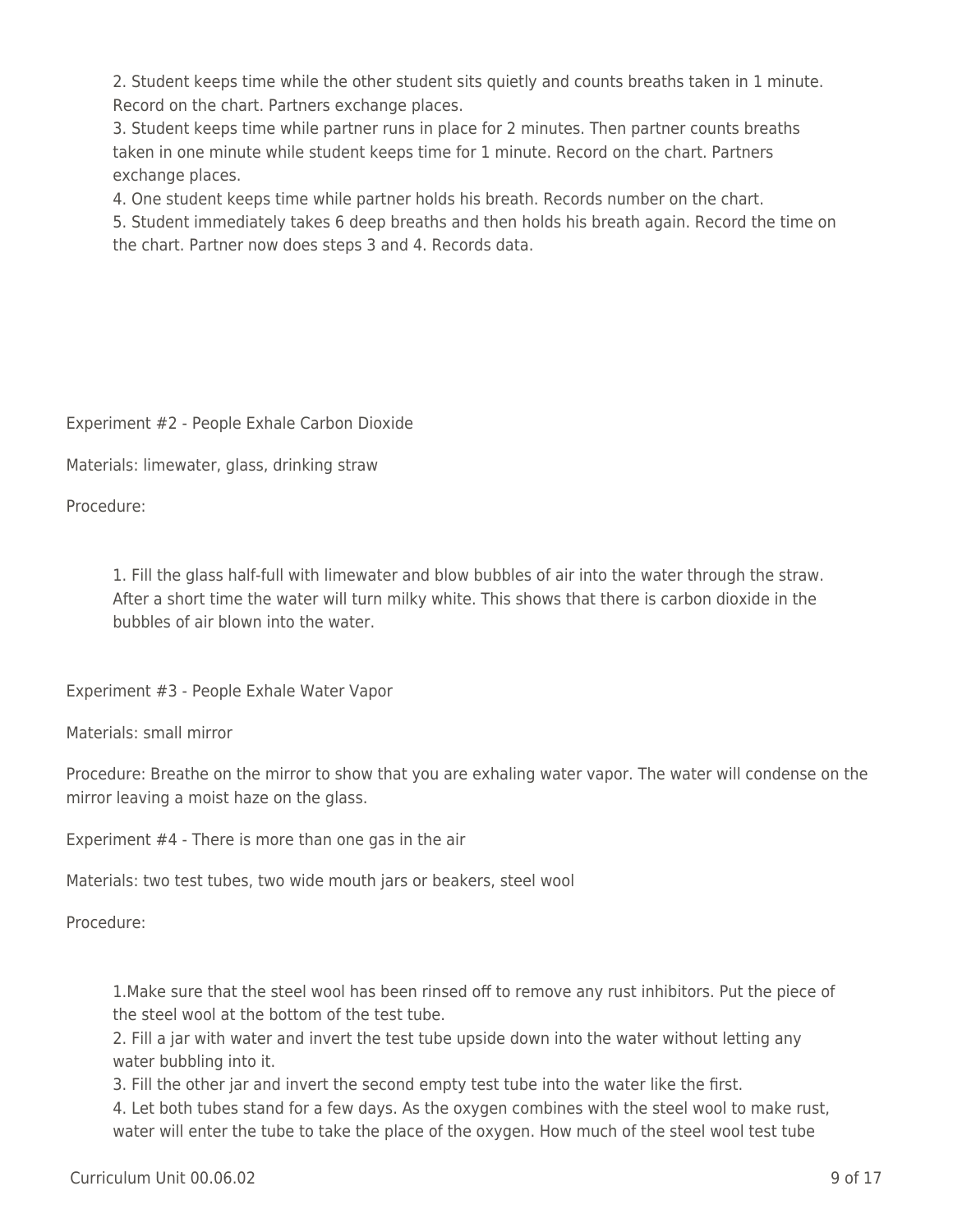Experiment #5 - Leaf Shape Influences Water Evaporation

Materials: four paper towels, wax paper, paper clips, water

Procedure:

1.Take a sheet of wax paper approximately two to three feet long and put it flat on a table. 2.Dampen the four towel papers so they are wet but not dripping. Lay the first one flat on the wax paper. Fold the second one in half, then in half again, and put on the wax paper. The towel papers should not touch one another. The third one fold and fasten the ends with two paperclips and put it on the wax paper. Finally, take the last sheet and put it on a piece of wax paper the same size and roll up the two sheets (wax paper on the outside) and fasten with a paper clip on each end. Place that also on the larger wax paper.

3.Take the wax paper with the four towel papers on top and put it near a sunny window. 4.Observe the wetness the next day. The flat sheet should be dry, the folded sheet may have a damp spot near the edge, the third paper will have several wet spots, and the last towel paper wrapped in wax paper should be damp all over.

Experiment #6 - Transpiration – Plants Lose Water

Materials: Leafy plant, sandwich bag, tape

Procedure: Put the sandwich bag over one of the leaves and seal the bag securely around the stem. Put the plant in the sunlight for several hours. The bag should become cloudy as water collects and, eventually water droplets should appear on the bag.

Experiment #7 - What happens to a plant if the stomata are blocked?

Materials: petroleum jelly, leafy plant (geraniums work well)

Procedure:

1.Keep the plant in the dark for a few days.

2.Pick two leaves and coat the underside with the petroleum jelly.

3.Place the plant in a sunny window for a week and observe. The leaves will begin to die as time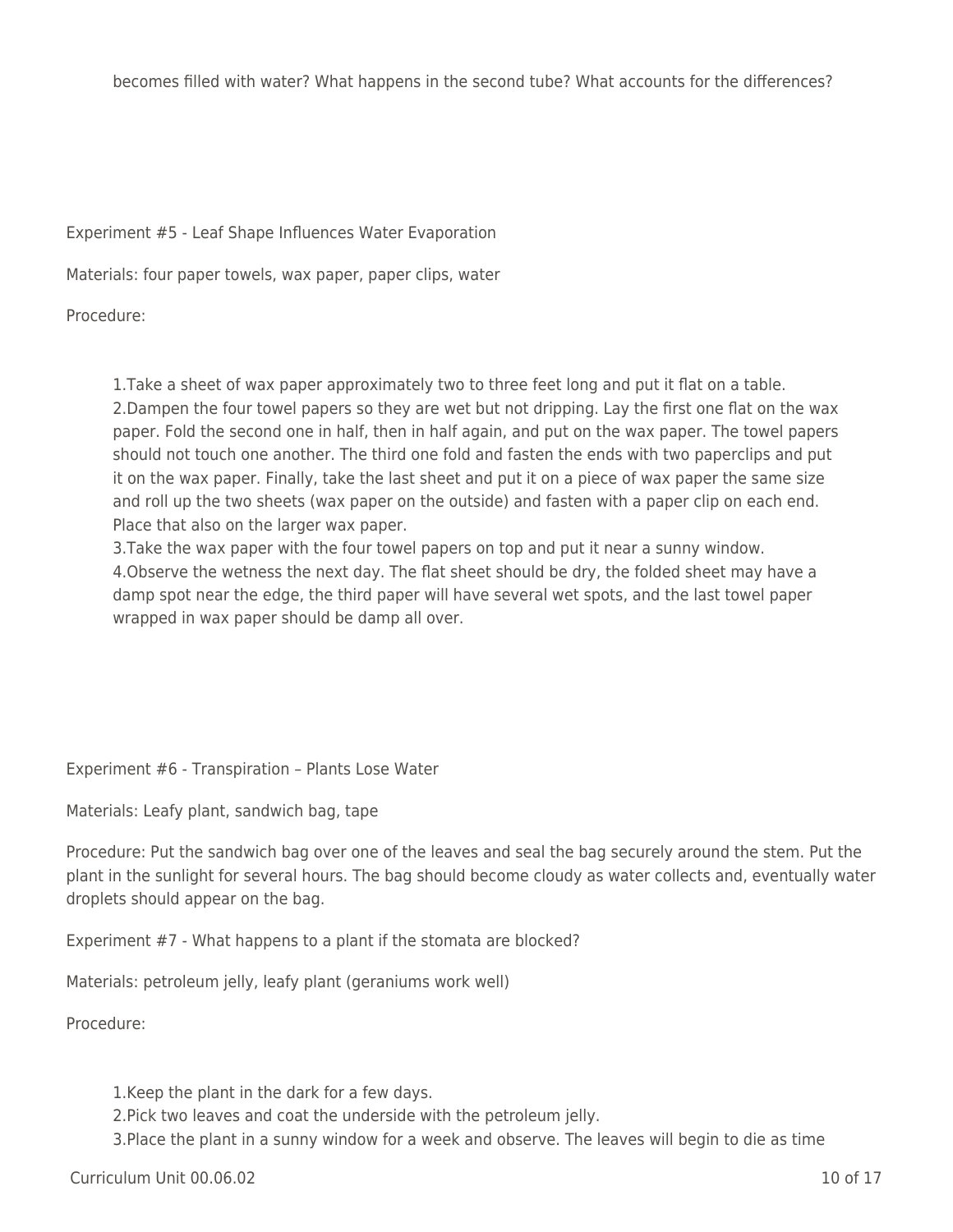goes on because there is no way for air to enter.

Experiment #8 - Plants Grow Toward The Light (Phototropism)

Materials: paring knife, large carrot, plate, paper towel, wooden toothpick, thread or string, water

Procedure:

1.Cut off two to three inches of the carrot.

2. Put the carrot on a moist towel and put the plate in the sun.

3. Once shoots begin to grow, cut out the cavity of the carrot and stick a toothpick through the sides.

4. Attach the thread and hang the carrot top upside down in the window.

5.Fill the cavity with water and keep it filled. More shoots will appear and they will all grow up toward the light.

Experiment #9 - Testing for Acids and Acid Rain

Materials: Red cabbage, sauce pan, grater, water, hot plate

Procedure:

1. Finely grate red cabbage until you have two cups.

- 2. Put cabbage in the pan and fill with water until cabbage is covered.
- 3. Simmer the cabbage for about 15 minutes.

4. Let it cool, and then strain and save the liquid.

You now have an acid tester. You can use it to test different things. Take a small amount of the liquid and add a teaspoon of vinegar. It should change to pink for acids. If you do the same test with baking soda the mixture will turn green for alkaline or bases. To try it on rainwater put out a clean jar when it rains. Do a test.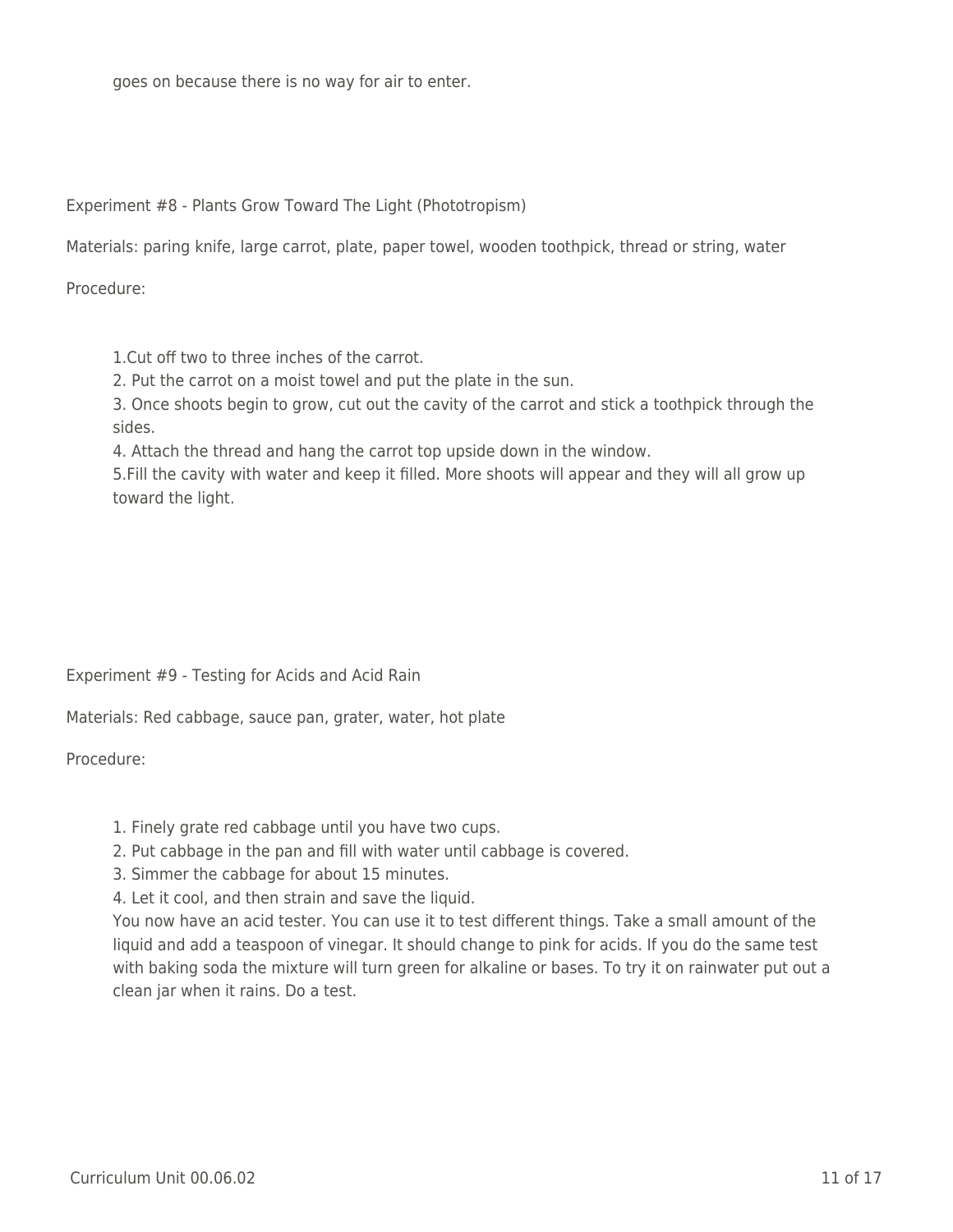Experiment #10 - The Greenhouse Effect

Materials: two trays to hold soil, flower seeds, water, plastic food wrap, two thermometers, large rubber band, and ice cream sticks, or wooden skewers

Procedure:

- 1. Fill the seed trays with soil, and plant a few flower seeds. Make sure the soil is moist.
- 2. Put a thermometer in each tray.
- 3. Cover one tray with plastic wrap and secure it with a rubber band.
- 4. Expose both trays to full sunlight but not rain.

5. As the seed lings begin to grow use the ice cream sticks or skewers to keep the plants from touching the plastic. Keep track of the temperature. You should find that the closed environment is warmer than the other tray.

## **Appendix B – Lesson Plans**

#### **#1 Science Journals**

Objective: Students will record information as they do the experiments. They will write in their own words what they did during the experiment and what they learned. The teacher will use the scientific method: problem, hypothesis, experiment, data, analysis, results, and application, as an organizing tool for each entry.

Materials: notebook, pencils, crayons, colored pencils.

Procedure: Students will keep a dated record of each experiment and /or teacher demonstration.

1. Before every experiment or demonstration students will be given a graphic organizer to help them gather data from the experiment.

- 2. The teacher will list the purpose of the experiment and the materials to be used.
- 3. Students will put down their prediction (hypothesis).
- 4. After each experiment the teacher will gather classroom data and create a chart of the results.
- 5. Students will offer their observations and try to come to a consensus about the results.

6. After the experiment is completed students will take out their notebooks and record purpose, hypothesis, materials used, procedure followed in doing the experiment, data collected, results, and draw an illustration to go along with what they did.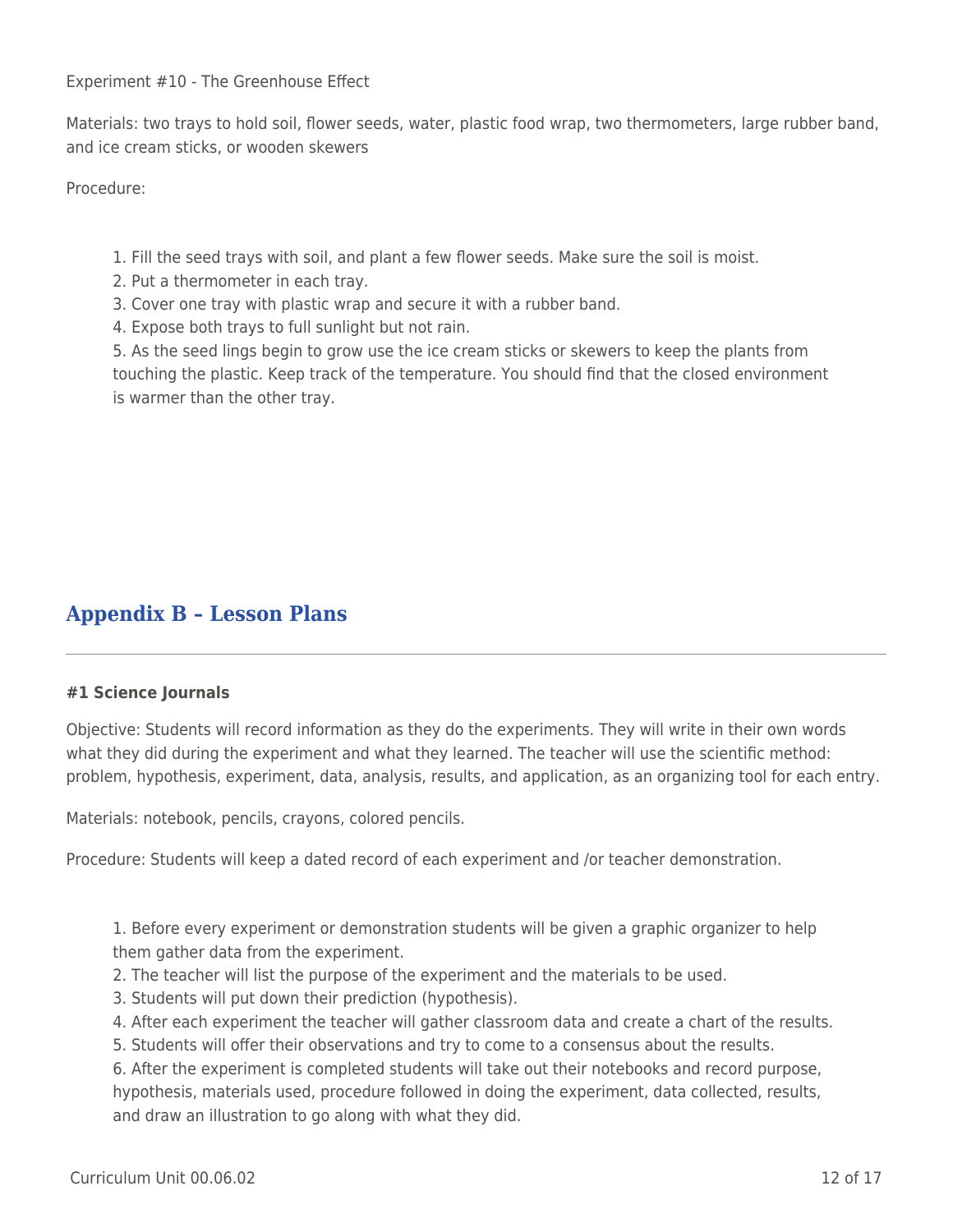#### **#2 Art – Poster**

Objective: Students will imagine that they are science reporters who must create a poster that informs the citizens of New Haven abut how they can improve the quality of air in the community.

Material: tag board, pencils, markers, crayons

Procedure:

1. Select one idea from the problems we have identified in our study: greenhouse affect, acid rain, smog, community gardens, etc.

- 2. Select a title or slogan for your poster.
- 3. Have your idea checked by the teacher for spelling and appropriateness before you begin.
- 4. Make poster.

#### **#3 Language Arts/ Social Studies**

Objective: Students will write a letter to a public official identifying an environmental problem they have identified in their research on air quality.

Materials: paper, list of officials and addresses, pencils, envelops

Procedure:

- 1. Students choose one problem they have identified that affects plant life.
- 2. Using the correct letter form includes: heading, greeting, body, and closing; write the first draft
- of a persuasive letter asking the official to help.
- 3. Check with teacher before going on.
- 4. Revise and rewrite final draft.
- 5. Word-process your letter.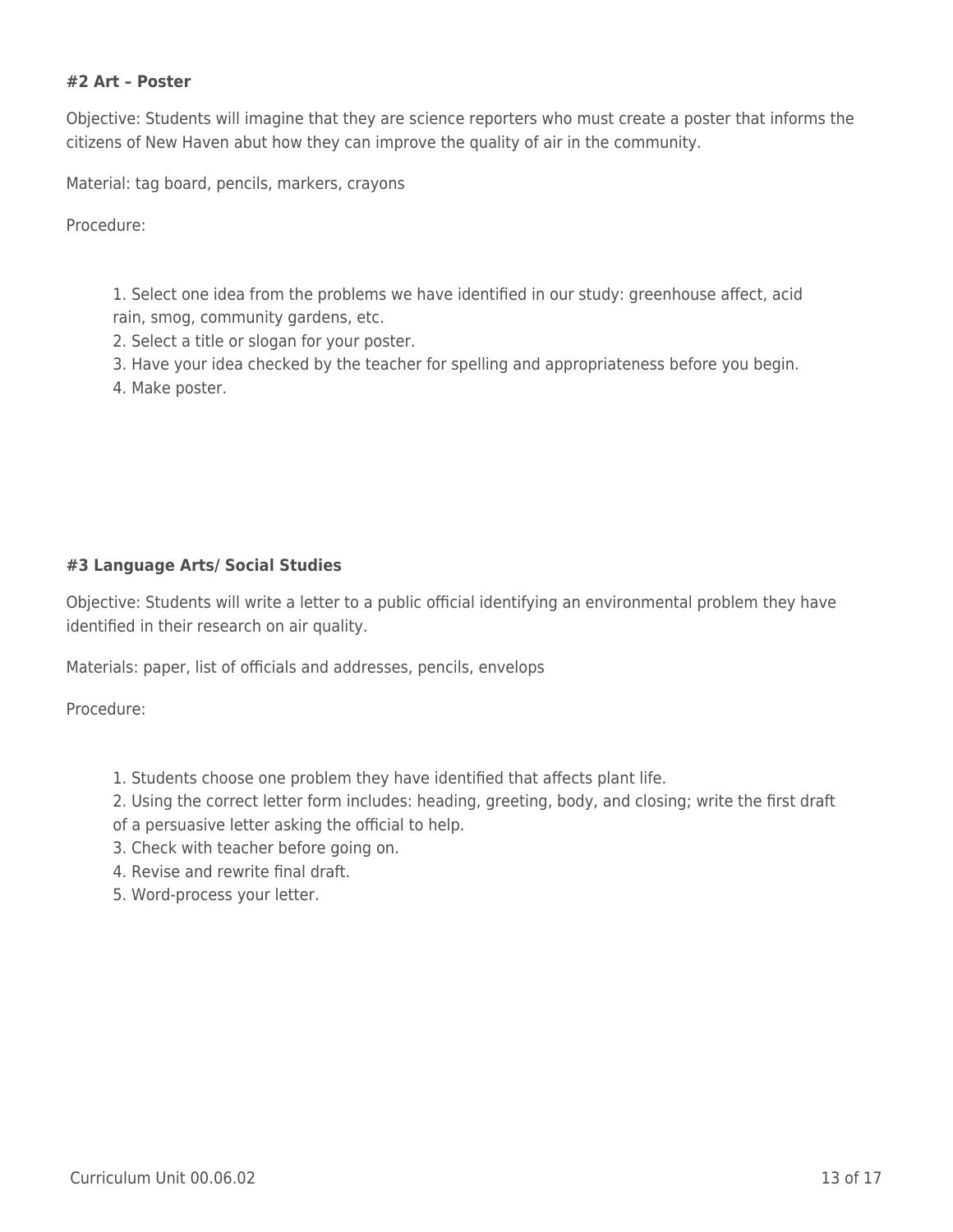### **Notes**

- 1. Dr. Alvin, Virginia, and Robert Silverstein, The Respiratory System, (New York: Henry Holt & Co., 1994) 41
- 2. Peter C. Gega, Science in Elementary Education, (New York: Macmillan Pub., 1986) 434 435
- 3. Thomas Kardos, 75 Easy life Science Demonstration, (Portland, Maine: J. Weston Walch, Pub., 1996) 6
- 4. Kardos, 15
- 5. Gega, 510
- 6. Paul R. Ehrlich, The Machinery of Nature, (New York: Simon and Schuster, 1986) 24
- 7. William J. Jacobson and Abby Farry Bergman, Science for Children, (Englewood Cliffs, New Jersey: Prentice Hall, Inc. 1987) 307
- 8. Ehrlich, 36-38
- 9. Kardos, 16
- 10. Kardos, 12
- 11. Kardos, 11
- 12. Kardos, 4
- 13. Donald M. Silver, Life On Earth: Biology Today, (New York, Random House, 1983) 13-15
- 14. Gega, 402
- 15. Gega, 402
- 16. Gega, 402
- 17. Gega, 507
- 18. Kardos, 20
- 19. Suzuki, David, Looking at the Environment, (New York: John Wiley and Sons, 1991) 30-31
- 20. Suzuki, 33

# **Teacher's Bibliography**

Gega, Peter C., Science In Elementary Education. New York: Macmillan Publishing, 1986.

This book offers ideas about teaching science as well as some activities and background information in a number of areas of science.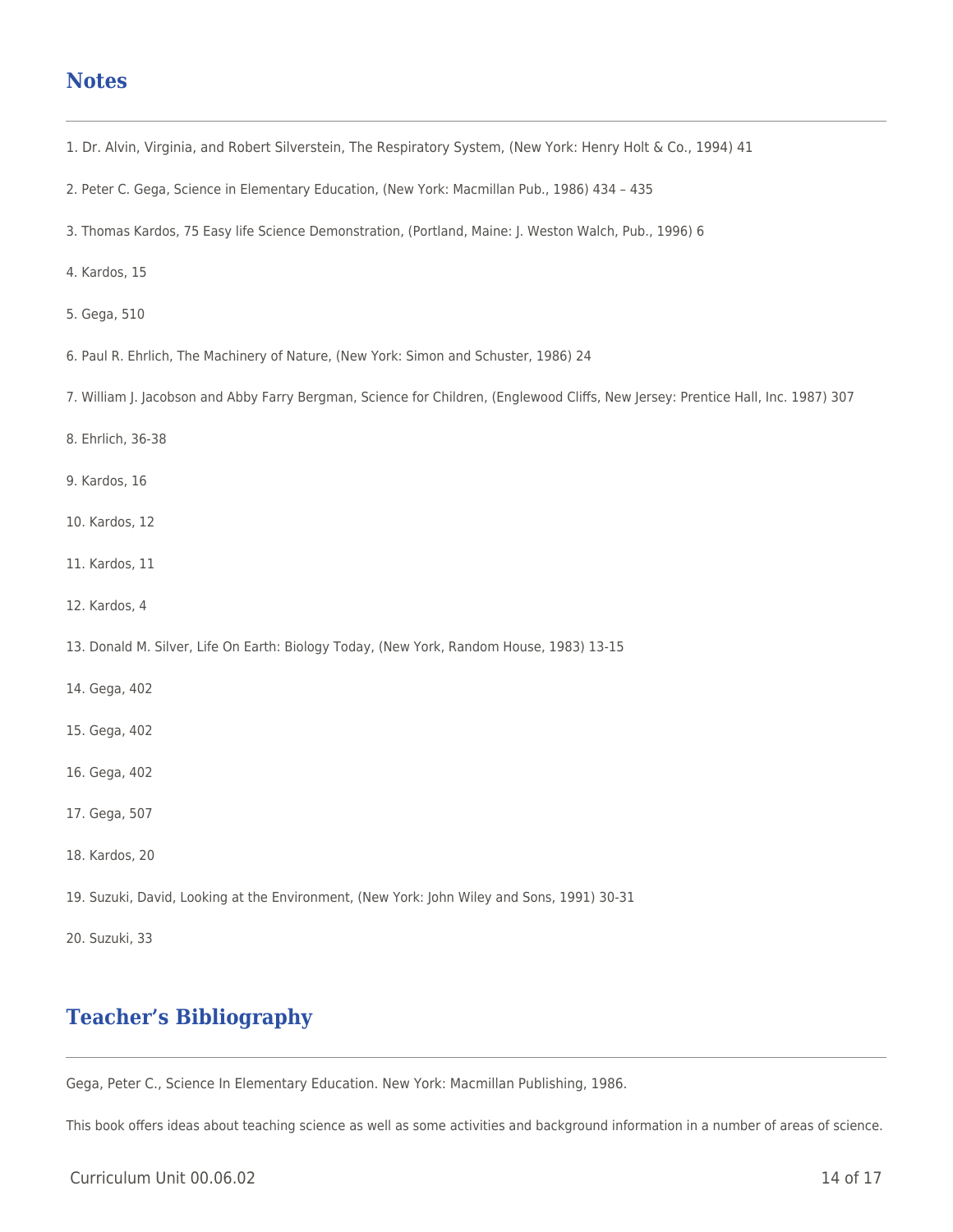Hall, David and Rao, Krishna, Photosynthesis. Cambridge: Cambridge University Press, 1999.

This is a clear, concise, and illustrated account of photosynthesis. This was one of the textbooks used in the Yale Institute Seminar on Photosynthesis.

Harlow, Rosie, and Morgan, Gareth, 175 Amazing Nature Experiments. New York: Random House, 1991.

This is a collection of hands-on nature experiments, activities, and crafts.

Jacobson, Williard J. and Bergman, Abby Barry, Science for Children: A Book For Teachers. Englewood Cliffs, New Jersey: Prentice-Hall, Inc., 1987.

A book filled with ideas about different areas of science with investigative Philosophy.

Kardos, Thomas, 75 Easy Life Science Demonstrations. Portland, Maine: Walch Publishing, 1996.

This book offers demonstrations and experiments in a number of areas including plants. Many of the experiments in the unit were adapted from this book.

Levenson, Elaine, Teaching Children About Science: Ideas and Activities Every Teacher Can Use. Portland, Maine: Walch Publishers, 1996.

This book deals with how to teach science and gives activities.

Mattson, Matt, Scholastic Environmental Atlas of the United States. New York: Scholastic Inc., 1993.

This atlas includes bibliographical references, glossary, and index.

Silver, Donald M., Life On Earth: Biology Today. New York: Random House, 1983.

A basic explanation of how plants and animals function and relate to each other.

Suzuki, David, Looking at the Environment. New York: John Wiley & Sons, Inc. 1992.

Facts and activities centered on the environment for children and adults to do.

Suzuki, David, Looking at Plants. New York: John Wiley & Sons, Inc. 1991.

Facts and activities centered on plants for children and adults to do.

Walker, David, Energy, Plants, and Man. East Sussex: Oxygraphics Limited, 1992.

This book was the main text in the seminar from which this unit was developed. It explains the process of photosynthesis, and the inter-relationships between energy, plants, humans, and the environment.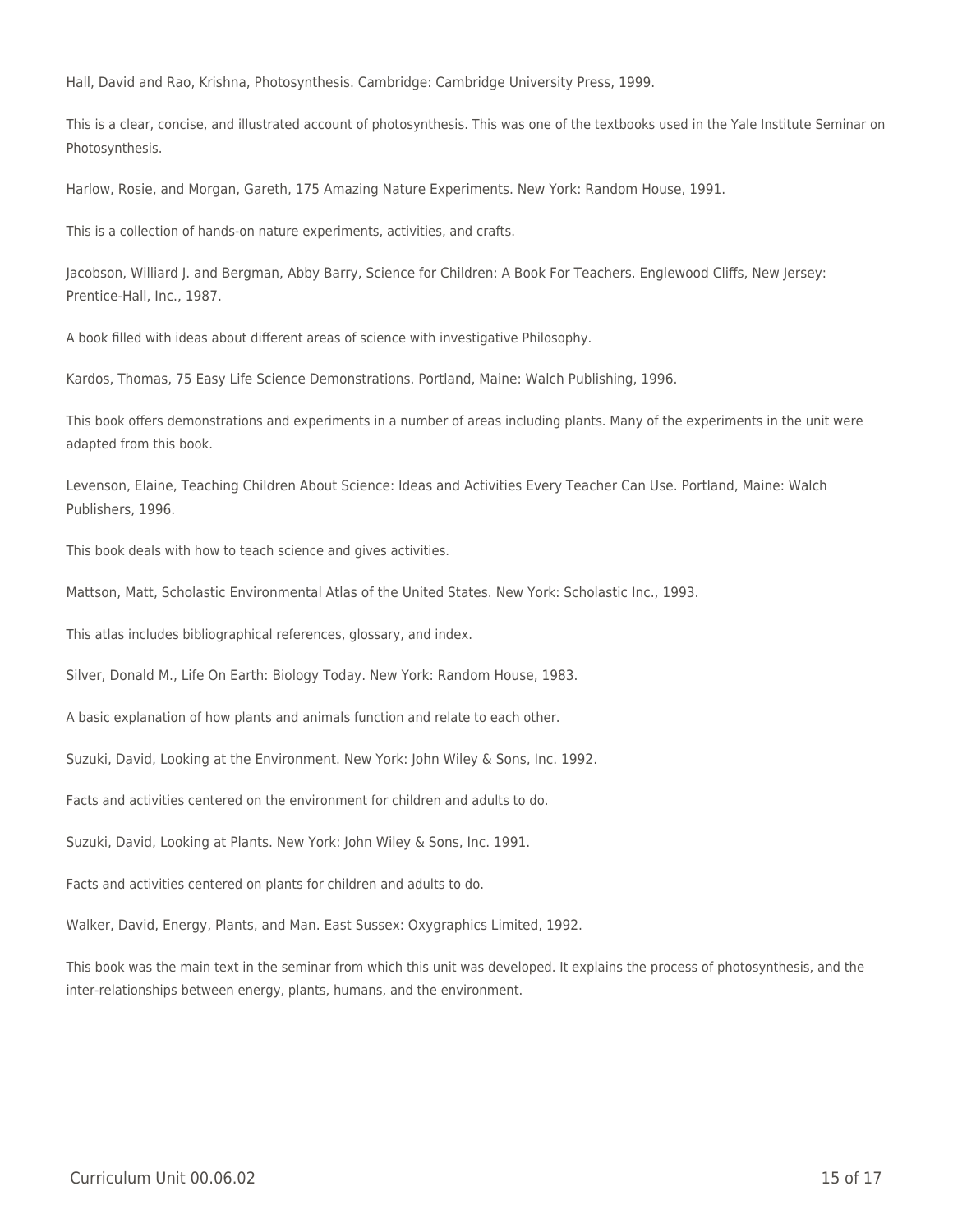## **Children's Bibliography**

Johnson, Sylvia A., How Leaves Change. Minneapolis: Lerner Publication Co., 1986.

Describes the structure and purpose of leaves, the ways in which they change as part of the natural cycle of the seasons, and the process that creates their autumn colors.

Kalman, Bobbie, The Air I Breathe. New York: Crabtree Publishing Company, 1993.

This book explores the importance of air to all living things, how weather is made, and how air pollution threatens the earth.

Lauber, Patricia, Be a Friend to Trees. New York: Harper Collins, 1994.

This book discusses the importance of trees as a source of food, oxygen, and other essential things.

Maestro, Betsy, Why Do Leaves Change Color? New York: Harper Collins Publishers, Inc., 1994.

Explains how leaves change their colors in autumn and then separate from the tree as the tree prepares for winter.

Parker, Steven, Look At Your Body: Lungs. Brookfield, Connecticut, 1996.

This book presents a look at the respiratory system done with great drawings.

Royston, Anyla, Plants and Us. Des Plains, Illinois: Heinemann Library, 1999.

Surveys the many uses of plants, including food, drink, spices, and herbs, creams, and perfumes, medicine, wood and paper, clothes, and decoration for gardens and parks.

Silverstein, Dr. Alvin, Virginia, and Robert, The Respiratory System. New York: Twenty-First Century Books, 1994.

This book explains the respiratory system. It has many diagrams, pictures, and a comprehensive glossary.

Suess, Dr., The Lorax. New York: Random House, 1971.

Story with ecological warning about what will happen if we do not heed the warnings to take care of the earth.

Zion, Gene, The Plant Sitter.

This book is out of print but if you can find a copy in your local or school library it is a good story to begin a plant unit.

### **Videos and Web Sites**

Schlessinger Science Library, Plant Life for Children, grades K-4 5-volume set. Second volume deals with plant and animal interdependency (photosynthesis). Check the web: libraryvideo.com Arizona State University Photosynthesis Center home page:

HYPERLINK "http://photoscience.la.asu.edu/photosyn/study.html"

 $C$ urriculum Unit 00.06.02 16 of 17